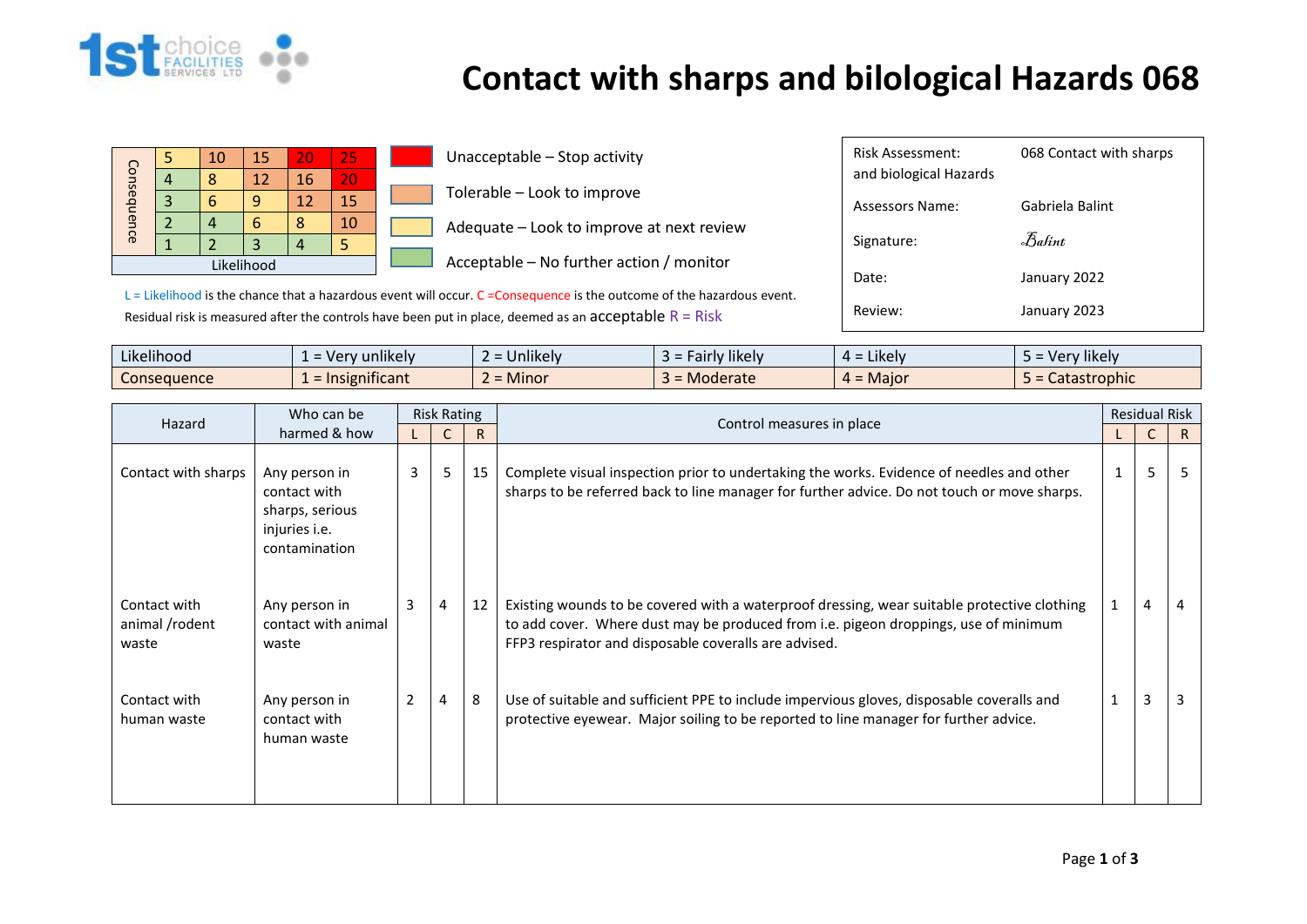

## **Contact with sharps and bilological Hazards 068**

| Hazard                      | Who can be                                   | <b>Risk Rating</b> |                 |           | Control measures in place                                                                                                                       |              | <b>Residual Risk</b> |    |
|-----------------------------|----------------------------------------------|--------------------|-----------------|-----------|-------------------------------------------------------------------------------------------------------------------------------------------------|--------------|----------------------|----|
|                             | harmed & how                                 | $\mathsf{L}$       | $\mathsf{C}$    | ${\sf R}$ |                                                                                                                                                 |              | $\mathsf{C}$         | R  |
| Contact with<br>human blood | Any person in<br>contact with<br>human waste | $\overline{3}$     | $5\phantom{.0}$ | 15        | Where human blood may be present i.e. dirty needles or clinical waste, do not touch or<br>move, report back to line manager for further advice. | $\mathbf{1}$ | 5                    | -5 |
|                             |                                              | $\overline{2}$     | $5\phantom{.0}$ | 15        |                                                                                                                                                 | $\mathbf{1}$ | 5                    | -5 |
|                             |                                              | 3                  | $5\phantom{.0}$ | 15        |                                                                                                                                                 | $\mathbf{1}$ | 5                    | 5  |
|                             |                                              | 4                  | 4               | 16        |                                                                                                                                                 | 2            | 4                    | 8  |